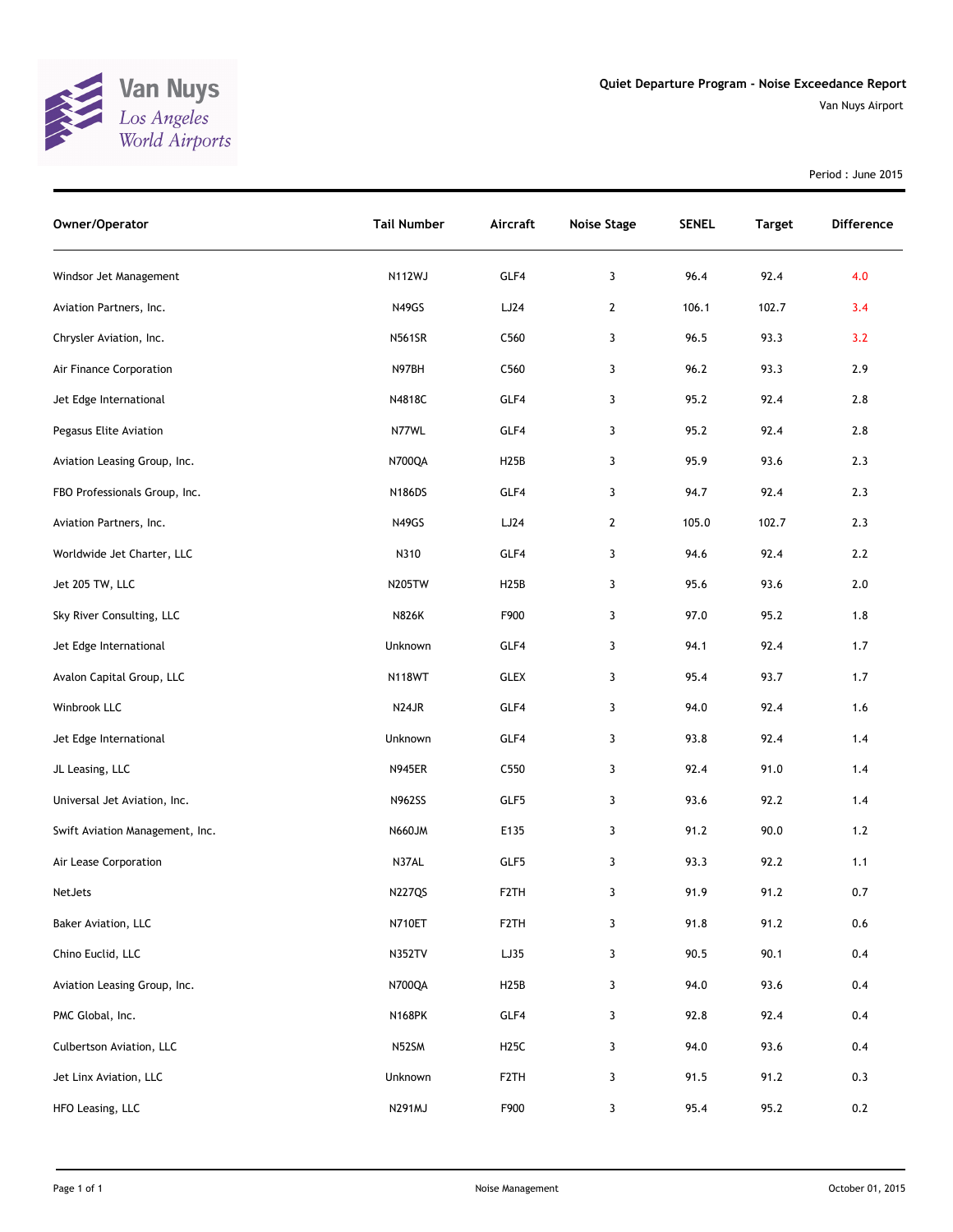

Period : June 2015

| Date/Time     | Owner/Operator                  | <b>Tail Number</b> | Aircraft          | <b>Noise Stage</b> | <b>SENEL</b> | <b>Target</b> | <b>Difference</b> |
|---------------|---------------------------------|--------------------|-------------------|--------------------|--------------|---------------|-------------------|
| 6/01/15 9:04  | Aviation Leasing Group, Inc.    | N700QA             | H25B              | 3                  | 95.9         | 93.6          | 2.3               |
| 6/01/15 9:11  | Swift Aviation Management, Inc. | <b>N660JM</b>      | E135              | 3                  | 91.2         | 90.0          | 1.2               |
| 6/04/15 9:57  | Air Finance Corporation         | N97BH              | C560              | 3                  | 96.2         | 93.3          | 2.9               |
| 6/06/15 9:24  | HFO Leasing, LLC                | <b>N291MJ</b>      | F900              | 3                  | 95.4         | 95.2          | 0.2               |
| 6/06/15 10:54 | Baker Aviation, LLC             | <b>N710ET</b>      | F <sub>2</sub> TH | 3                  | 91.8         | 91.2          | 0.6               |
| 6/06/15 13:49 | Aviation Partners, Inc.         | N49GS              | LJ24              | $\mathbf{2}$       | 106.1        | 102.7         | 3.4               |
| 6/10/15 13:05 | Sky River Consulting, LLC       | <b>N826K</b>       | F900              | 3                  | 97.0         | 95.2          | 1.8               |
| 6/11/15 11:31 | Jet Edge International          | N4818C             | GLF4              | 3                  | 95.2         | 92.4          | 2.8               |
| 6/11/15 19:34 | Jet 205 TW, LLC                 | <b>N205TW</b>      | H25B              | 3                  | 95.6         | 93.6          | 2.0               |
| 6/11/15 22:01 | Pegasus Elite Aviation          | N77WL              | GLF4              | 3                  | 95.2         | 92.4          | 2.8               |
| 6/12/15 20:50 | Windsor Jet Management          | <b>N112WJ</b>      | GLF4              | 3                  | 96.4         | 92.4          | 4.0               |
| 6/13/15 12:47 | Chrysler Aviation, Inc.         | <b>N561SR</b>      | C560              | 3                  | 96.5         | 93.3          | 3.2               |
| 6/13/15 16:07 | Winbrook LLC                    | N24JR              | GLF4              | 3                  | 94.0         | 92.4          | 1.6               |
| 6/13/15 20:58 | Air Lease Corporation           | N37AL              | GLF5              | 3                  | 93.3         | 92.2          | 1.1               |
| 6/14/15 16:41 | Chino Euclid, LLC               | <b>N352TV</b>      | LJ35              | 3                  | 90.5         | 90.1          | 0.4               |
| 6/17/15 0:36  | Jet Edge International          | Unknown            | GLF4              | 3                  | 94.1         | 92.4          | 1.7               |
| 6/17/15 8:34  | FBO Professionals Group, Inc.   | N186DS             | GLF4              | 3                  | 94.7         | 92.4          | 2.3               |
| 6/17/15 16:07 | Aviation Partners, Inc.         | N49GS              | LJ24              | $\mathbf{2}$       | 105.0        | 102.7         | 2.3               |
| 6/18/15 11:36 | Worldwide Jet Charter, LLC      | N310               | GLF4              | 3                  | 94.6         | 92.4          | $2.2\,$           |
| 6/21/15 22:00 | Aviation Leasing Group, Inc.    | N700QA             | <b>H25B</b>       | 3                  | 94.0         | 93.6          | 0.4               |
| 6/22/15 8:24  | PMC Global, Inc.                | <b>N168PK</b>      | GLF4              | 3                  | 92.8         | 92.4          | 0.4               |
| 6/24/15 9:08  | Jet Linx Aviation, LLC          | Unknown            | F2TH              | 3                  | 91.5         | 91.2          | 0.3               |
| 6/25/15 12:04 | Jet Edge International          | Unknown            | GLF4              | 3                  | 93.8         | 92.4          | $1.4$             |
| 6/26/15 12:10 | JL Leasing, LLC                 | <b>N945ER</b>      | C550              | 3                  | 92.4         | 91.0          | 1.4               |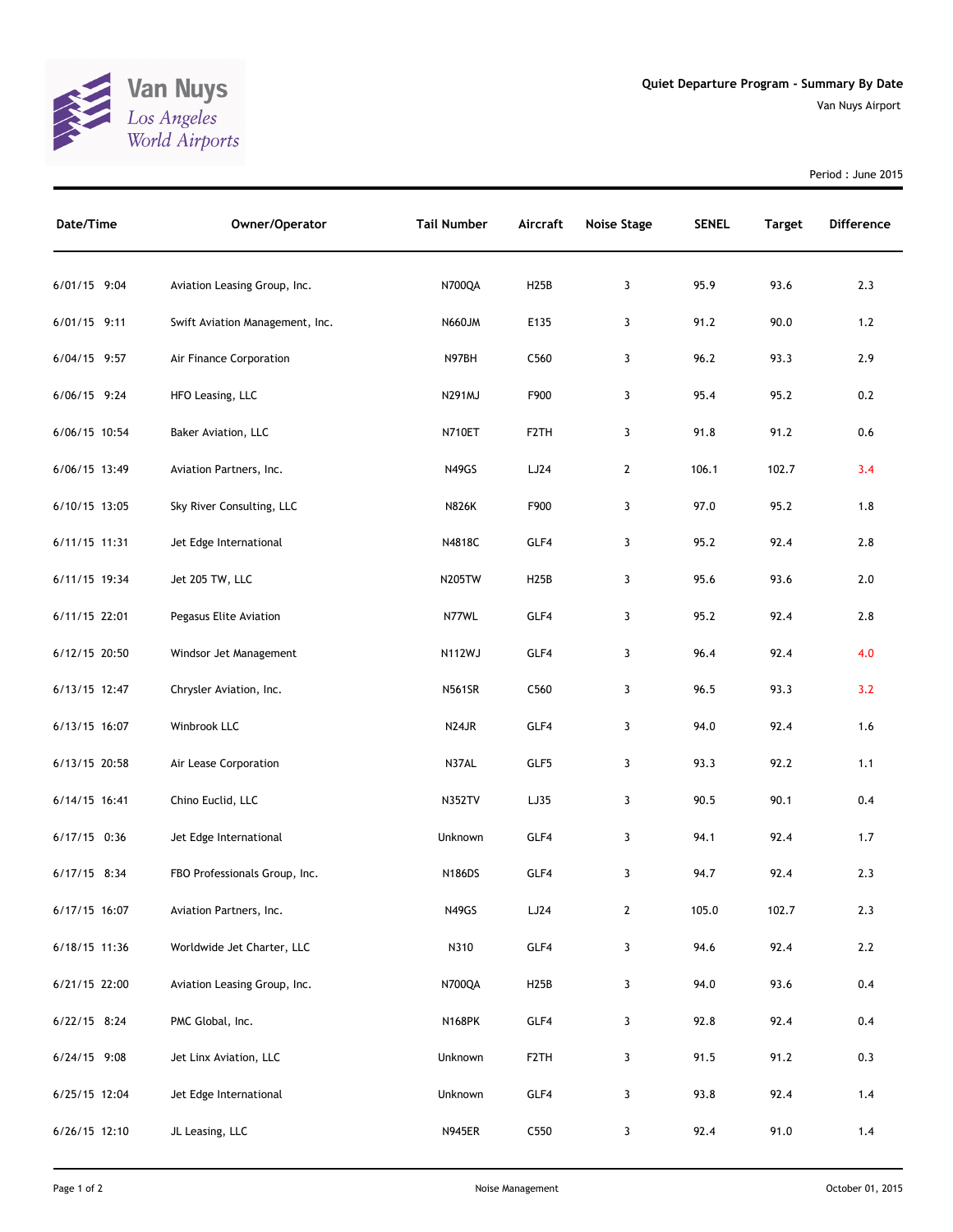

## Period : June 2015

| Date/Time      | Owner/Operator               | <b>Tail Number</b> | Aircraft          | Noise Stage | <b>SENEL</b> | <b>Target</b> | Difference |
|----------------|------------------------------|--------------------|-------------------|-------------|--------------|---------------|------------|
| 6/26/15 13:29  | Universal Jet Aviation, Inc. | <b>N962SS</b>      | GLF5              | 3           | 93.6         | 92.2          | 1.4        |
| 6/28/15 16:52  | Avalon Capital Group, LLC    | <b>N118WT</b>      | <b>GLEX</b>       | 3           | 95.4         | 93.7          | 1.7        |
| $6/29/15$ 0:56 | Culbertson Aviation, LLC     | N52SM              | <b>H25C</b>       | 3           | 94.0         | 93.6          | 0.4        |
| 6/29/15 11:48  | <b>NetJets</b>               | <b>N227QS</b>      | F <sub>2</sub> TH | 3           | 91.9         | 91.2          | 0.7        |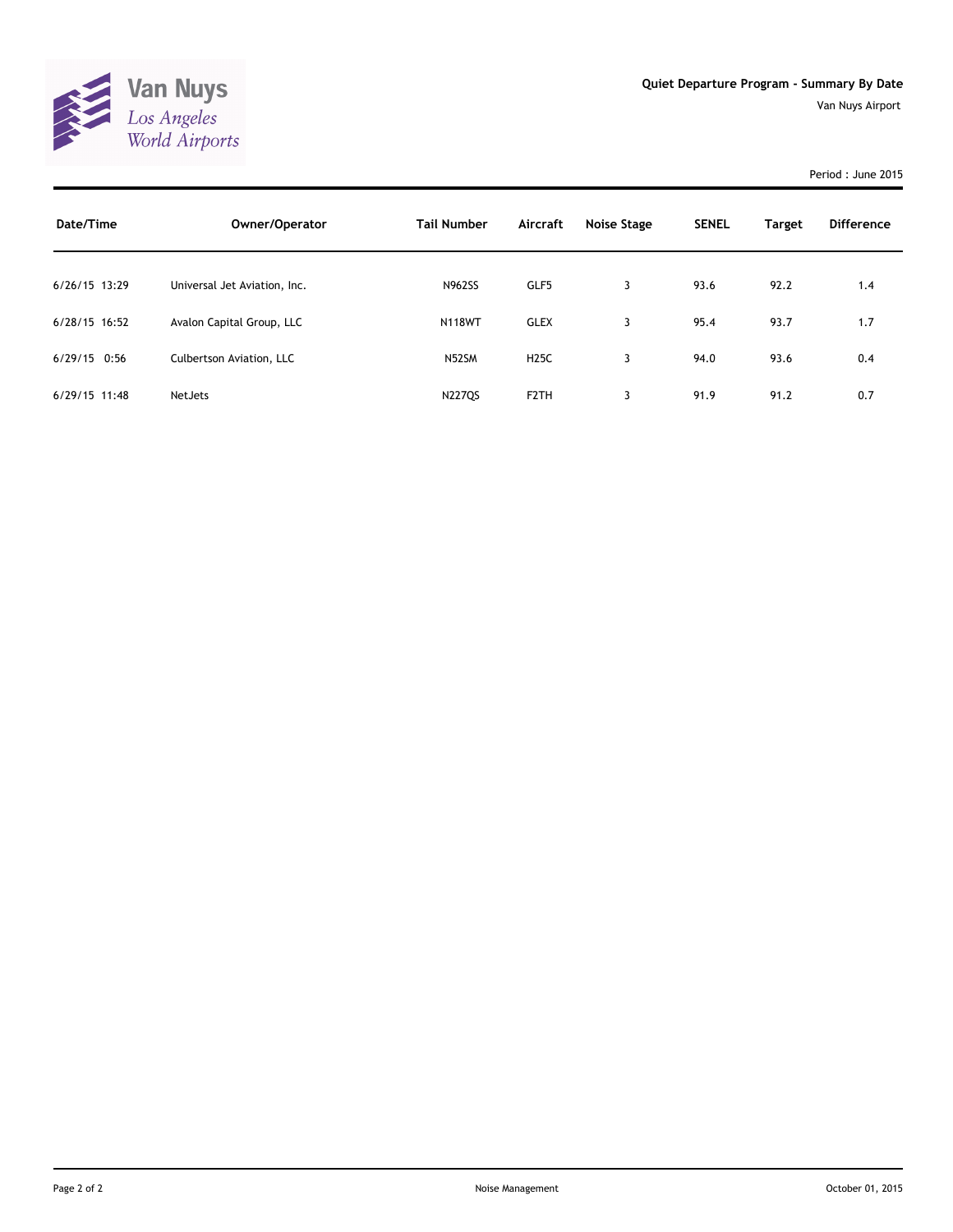

Period : June 2015

| Owner/Operator                       | <b>Departures Exceeding</b><br><b>Target Noise Level</b> | <b>Total Southbound</b><br><b>Jet Departures</b> |
|--------------------------------------|----------------------------------------------------------|--------------------------------------------------|
| Jet Edge International               | 3                                                        | 70                                               |
| Aviation Partners, Inc.              | $\overline{2}$                                           | 5                                                |
| Aviation Leasing Group, Inc.         | $\mathbf{2}$                                             | 6                                                |
| Baker Aviation, LLC                  | $\mathbf{1}$                                             | $\mathbf{1}$                                     |
| Chino Euclid, LLC                    | 1                                                        |                                                  |
| Culbertson Aviation, LLC             |                                                          |                                                  |
| HFO Leasing, LLC                     |                                                          |                                                  |
| Jet 205 TW, LLC                      |                                                          |                                                  |
| JL Leasing, LLC                      |                                                          |                                                  |
| Swift Aviation Management, Inc.      |                                                          |                                                  |
| Universal Jet Aviation, Inc.         |                                                          |                                                  |
| Winbrook LLC                         |                                                          |                                                  |
| PMC Global, Inc.                     |                                                          | 2                                                |
| Air Finance Corporation              |                                                          | 3                                                |
| FBO Professionals Group, Inc.        |                                                          | 3                                                |
| Jet Linx Aviation, LLC               |                                                          | 3                                                |
| Sky River Consulting, LLC            |                                                          | 3                                                |
| Windsor Jet Management               |                                                          | 3                                                |
| Avalon Capital Group, LLC            |                                                          | 5                                                |
| Air Lease Corporation                |                                                          | 7                                                |
| Worldwide Jet Charter, LLC           |                                                          | 21                                               |
| Pegasus Elite Aviation               |                                                          | 28                                               |
| Chrysler Aviation, Inc.              |                                                          | 30                                               |
| NetJets                              | 1                                                        | 177                                              |
| 5161 Romeo, LLC                      |                                                          | $\mathbf{1}$                                     |
| 5664, LLC                            | 0<br>0                                                   |                                                  |
| 650 Leasing, LLC                     | 0                                                        |                                                  |
| A Joy Aviation, LLC                  | 0                                                        |                                                  |
| ABBVIE US LLC                        | 0                                                        |                                                  |
| Acabel, LLC                          | 0                                                        |                                                  |
|                                      | U                                                        |                                                  |
| Aero Way, Inc.                       | 0                                                        | 1                                                |
| AGB Holdings, Inc.                   |                                                          | -1                                               |
| Air Futura, LLC                      | 0                                                        |                                                  |
| Air Kaitar, LLC                      | 0                                                        | 1                                                |
| Air Rutter International             | 0                                                        |                                                  |
| Aircraft Sales Corporation           | 0                                                        |                                                  |
| AIRFIX AVIATION Oy                   | 0                                                        |                                                  |
| ALLARD AIR SERVICES INC              | 0                                                        |                                                  |
| <b>Altpoint Capital Partners LLC</b> | 0                                                        |                                                  |
| AmSouth Leasing Corporation          | 0                                                        | 1                                                |

The Van Nuys Airport Fly Friendly - Quiet Departure Program asks that operators of jet aircraft use manufacturer's or NBAA quiet departure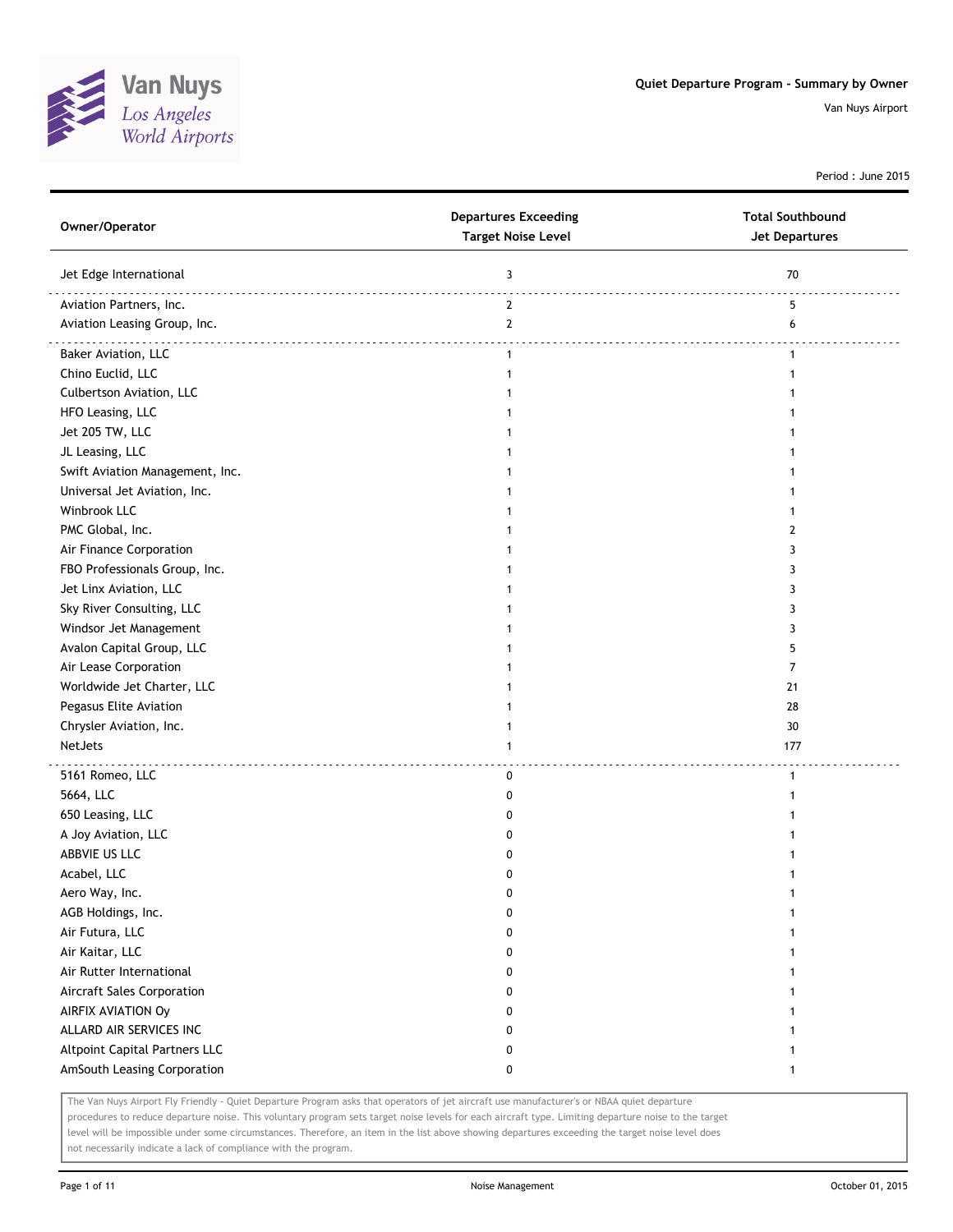

Period : June 2015

| Owner/Operator                                   | <b>Departures Exceeding</b><br><b>Target Noise Level</b> | <b>Total Southbound</b><br><b>Jet Departures</b> |
|--------------------------------------------------|----------------------------------------------------------|--------------------------------------------------|
| ARC REAL ESTATE PARTNERS LLC                     | 0                                                        |                                                  |
| ATI Jet, Inc.                                    | 0                                                        |                                                  |
| Aviation West Charters, Inc.                     | 0                                                        |                                                  |
| Banc of America Leasing & Capital, LLC           | 0                                                        |                                                  |
| <b>BANK OF UTAH TRUSTEE</b>                      | 0                                                        |                                                  |
| Banu, LLC                                        | 0                                                        |                                                  |
| Basic Capital Management, Inc.                   | 0                                                        |                                                  |
| Beckwith Entertainment Group, LLC                | 0                                                        |                                                  |
| Billionaire, Inc.                                | 0                                                        |                                                  |
| Birardi Investments, LLC                         | 0                                                        |                                                  |
| <b>BLACK POTATO EXPRESS LLC</b>                  | 0                                                        |                                                  |
| Blue Star Management Services Corp.              | 0                                                        |                                                  |
| Bohemian Air 400, LLC                            | 0                                                        |                                                  |
| Boichco, LLC                                     | 0                                                        |                                                  |
| Bombardier Aerospace Corp                        | 0                                                        |                                                  |
| <b>BUA DELAWARE INC</b>                          | 0                                                        |                                                  |
| Buena Suerte, LLC                                | 0                                                        |                                                  |
| <b>BURBANK FRED TRUSTEE</b>                      | 0                                                        |                                                  |
| Business Aircraft Leasing, Inc.                  | 0                                                        |                                                  |
| C L Swanson Corporation                          | 0                                                        |                                                  |
| Caliber Jet                                      | 0                                                        |                                                  |
| Calvin Klein Studio, LLC                         | 0                                                        |                                                  |
| Candybar Aviation, LLC                           | 0                                                        |                                                  |
| <b>CARLISLE AVIATION LLC</b>                     | 0                                                        |                                                  |
| CENTRAL MANAGEMENT SERVICES II LLC               | 0                                                        |                                                  |
| Century Jets                                     | 0                                                        |                                                  |
| <b>CESSNA AIRCRAFT CO</b>                        | 0                                                        |                                                  |
| <b>CESSNA AIRCRAFT COMPANY</b>                   | 0                                                        |                                                  |
| <b>Cessna Finance Corporation</b>                | 0                                                        |                                                  |
| Challenger Aircraft Charters, LLC                | 0                                                        |                                                  |
| Chamarac, Inc.                                   | 0                                                        |                                                  |
| Citation 123 Corporation                         | 0                                                        |                                                  |
| Cohen Aviation Leasing, LLC                      | 0                                                        |                                                  |
| COMMUNITY HEALTH SYSTEMS PROFESSIONAL SVC/S CORP | 0                                                        |                                                  |
| Continental Carrier, Inc.                        | 0                                                        |                                                  |
| Corporate Air, LLC                               | 0                                                        |                                                  |
| Corporate Eagle Flight Department                | 0                                                        |                                                  |
| Corporate Flight International                   | 0                                                        |                                                  |
| Crescent Heights Sales, Inc.                     | 0                                                        |                                                  |
| Crozer Family Foundation, Inc.                   | 0                                                        |                                                  |
| Czar Aviation, Ltd.                              | 0                                                        | 1                                                |

The Van Nuys Airport Fly Friendly - Quiet Departure Program asks that operators of jet aircraft use manufacturer's or NBAA quiet departure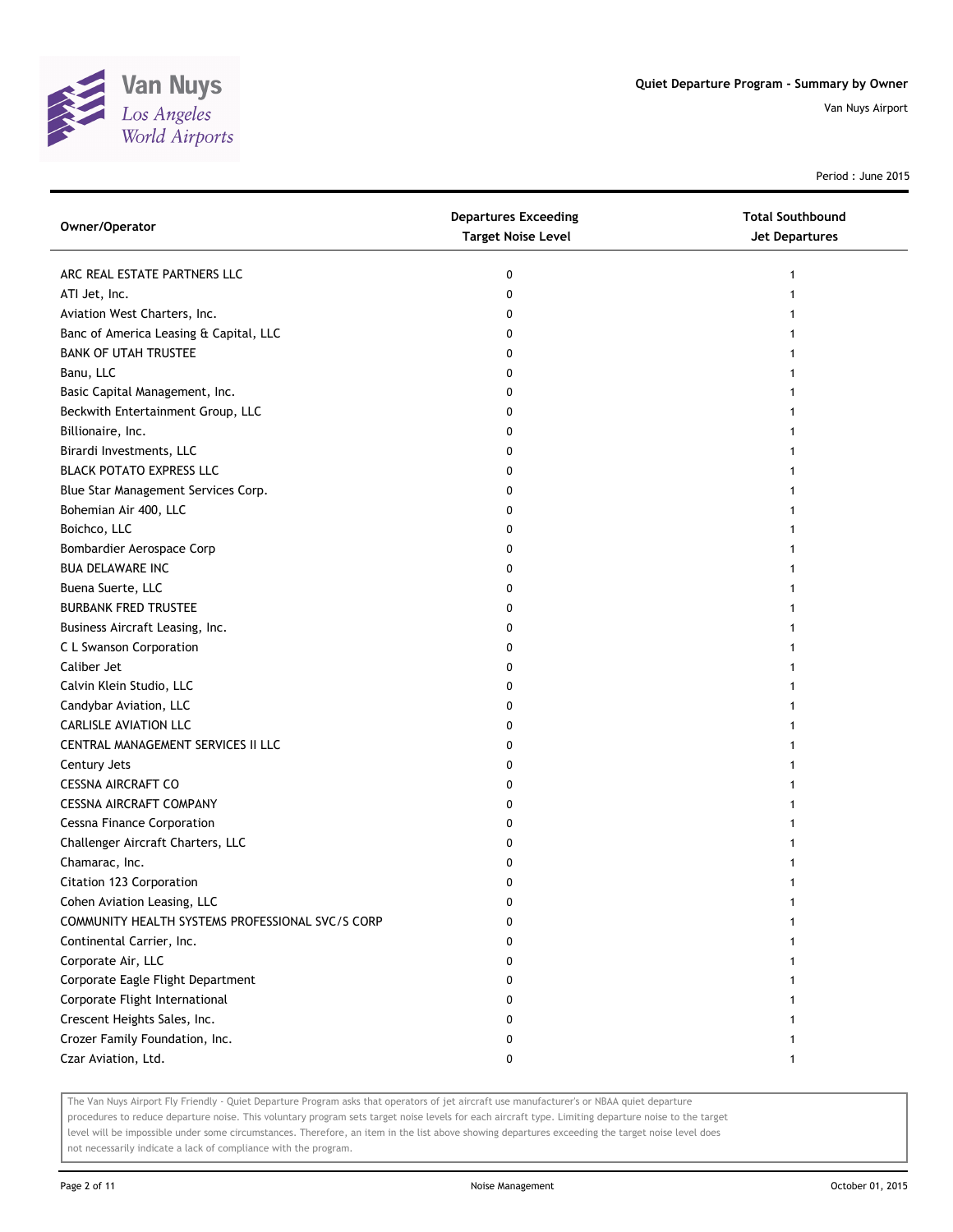

Period : June 2015

| Owner/Operator                                  | <b>Departures Exceeding</b><br><b>Target Noise Level</b> | <b>Total Southbound</b><br><b>Jet Departures</b> |
|-------------------------------------------------|----------------------------------------------------------|--------------------------------------------------|
| Daniel Calugar                                  | 0                                                        |                                                  |
| DeBartolo Property Group Flight Department      | 0                                                        |                                                  |
| Deja Vu Consulting, Inc.                        | 0                                                        |                                                  |
| Desert Wings, LLC                               | 0                                                        |                                                  |
| DHS Jet, LLC                                    | 0                                                        |                                                  |
| DNJ Aviation, LLC                               | 0                                                        |                                                  |
| E & M AIR HOLDINGS LLC                          | 0                                                        |                                                  |
| Earth Star, Inc.                                | 0                                                        |                                                  |
| Echo Leasing, LLC                               | 0                                                        |                                                  |
| Edgewood Properties, Inc C/O JSM at Falcon, LLC | 0                                                        |                                                  |
| Executive Jet Management                        | 0                                                        |                                                  |
| FAI rent-a-jet                                  | 0                                                        |                                                  |
| Falcon 7X-75, LLC                               | 0                                                        |                                                  |
| First Jet                                       | 0                                                        |                                                  |
| FJ900, Inc.                                     | 0                                                        |                                                  |
| FL Aviation Corp.                               | 0                                                        | 1                                                |
| Flightworks                                     | 0                                                        |                                                  |
| Florida Wings, Inc.                             | 0                                                        |                                                  |
| Flug, LLC                                       | 0                                                        |                                                  |
| Fly 18                                          | 0                                                        |                                                  |
| Flying Cats Air, LLC                            | 0                                                        |                                                  |
| Foxy Air, LLC                                   | 0                                                        |                                                  |
| G.J.R. Leasing, Inc.                            | 0                                                        |                                                  |
| Gainjet Aviation SA                             | 0                                                        |                                                  |
| Gama Charters, Inc.                             | 0                                                        |                                                  |
| Gateway Aviation, Inc.                          | 0                                                        |                                                  |
| Gestair Private Jets, SA                        | 0                                                        |                                                  |
| <b>Global Exec Aviation</b>                     | 0                                                        |                                                  |
| Global Flight, Inc.                             | 0                                                        |                                                  |
| Golden State Jet, LLC                           | 0                                                        |                                                  |
| Grancor Aviation Inc.                           | 0                                                        |                                                  |
| Grancor Aviation, Inc.                          | 0                                                        |                                                  |
| Hallmark Cards, Inc. Flight Department          | 0                                                        |                                                  |
| HANGAR 8 Ltd                                    | 0                                                        |                                                  |
| Hangar Aviation Management, LLC                 | 0                                                        |                                                  |
| Herzog Contracting Corporation                  | 0                                                        |                                                  |
| HGA, LLC                                        | 0                                                        |                                                  |
| <b>HH Aviation Company</b>                      | 0                                                        |                                                  |
| Hoak Travel, Inc.                               | 0                                                        |                                                  |
| <b>HOSKING AEROBATICS</b>                       | 0                                                        |                                                  |
| Hospital Corporation of America                 | 0                                                        | 1                                                |

The Van Nuys Airport Fly Friendly - Quiet Departure Program asks that operators of jet aircraft use manufacturer's or NBAA quiet departure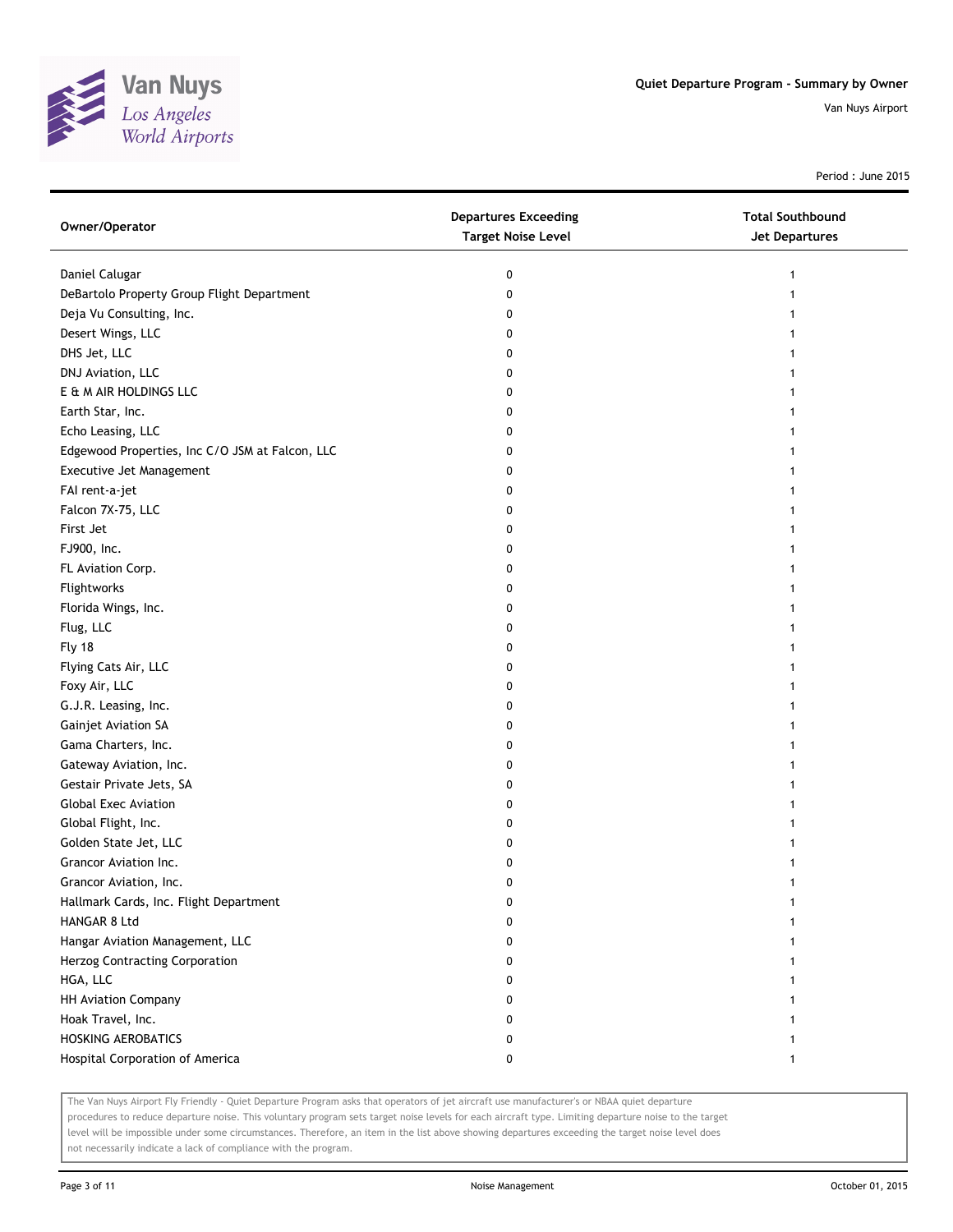

Period : June 2015

| Owner/Operator                              | <b>Departures Exceeding</b><br><b>Target Noise Level</b> | <b>Total Southbound</b><br><b>Jet Departures</b> |
|---------------------------------------------|----------------------------------------------------------|--------------------------------------------------|
| Household International, Inc.               | 0                                                        |                                                  |
| IAC/InterActive Corporation                 | 0                                                        |                                                  |
| IBC Hospitality, LLC                        | 0                                                        |                                                  |
| IHEARTMEDIA MANAGEMENT SERVICES INC         | 0                                                        |                                                  |
| IMPLANT DIRECT MFG LLC                      | 0                                                        |                                                  |
| Institutional Venture Partners              | 0                                                        |                                                  |
| <b>IRONGATE AIR LLC</b>                     | 0                                                        |                                                  |
| JACKSON FAMILY ENTERPRISES INC              | 0                                                        |                                                  |
| JCG Aviation, LLC                           | 0                                                        |                                                  |
| Jem Investments                             | 0                                                        |                                                  |
| Jet Aviation Business Jets, Inc.            | 0                                                        |                                                  |
| Jet Aviation Flight Services                | 0                                                        |                                                  |
| Jet Logistics Inc                           | 0                                                        |                                                  |
| Jet Set Aircraft, Inc.                      | 0                                                        |                                                  |
| Jet Source Charter, Inc.                    | 0                                                        |                                                  |
| Jet-Alliance, Inc.                          | 0                                                        |                                                  |
| Joyce Meyer Ministries, Inc.                | 0                                                        |                                                  |
| JPC FALCON 1109 LLC                         | 0                                                        |                                                  |
| KAL, LLC                                    | 0                                                        |                                                  |
| Kalitta Charters, LLC                       | 0                                                        |                                                  |
| <b>KPK Heliport</b>                         | 0                                                        |                                                  |
| Kurt Manufacturing Company, Inc.            | 0                                                        |                                                  |
| L & L Leasing V, LLC                        | 0                                                        |                                                  |
| La Mesa RV Center, Inc.                     | 0                                                        |                                                  |
| LEAVITT GROUP WINGS LLC                     | 0                                                        |                                                  |
| Liberty Specialty Enterprises, Inc.         | 0                                                        |                                                  |
| LJ60-266, LLC                               | 0                                                        |                                                  |
| Lockheed Martin Corporation M & DS          | 0                                                        |                                                  |
| Logistics Management, LLC                   | 0                                                        |                                                  |
| Luft Aviation Charter, Pty. Ltd.            | 0                                                        |                                                  |
| Malibu Consulting, Ltd.                     | 0                                                        |                                                  |
| Mann Aviation, LLC                          | 0                                                        |                                                  |
| Mannco, LLC                                 | 0                                                        |                                                  |
| <b>Masco Corporation</b>                    | 0                                                        |                                                  |
| MCCKC LLC                                   | 0                                                        |                                                  |
| Means To Go, LLC                            | 0                                                        |                                                  |
| MEM Jet, LLC                                | 0                                                        |                                                  |
| MIDAMERICA JET Inc.                         | 0                                                        |                                                  |
| Midland Financial Company Flight Department | 0                                                        |                                                  |
| Mike Post Productions, Inc.                 | 0                                                        |                                                  |
| Million Air - Dallas                        | 0                                                        | 1                                                |

The Van Nuys Airport Fly Friendly - Quiet Departure Program asks that operators of jet aircraft use manufacturer's or NBAA quiet departure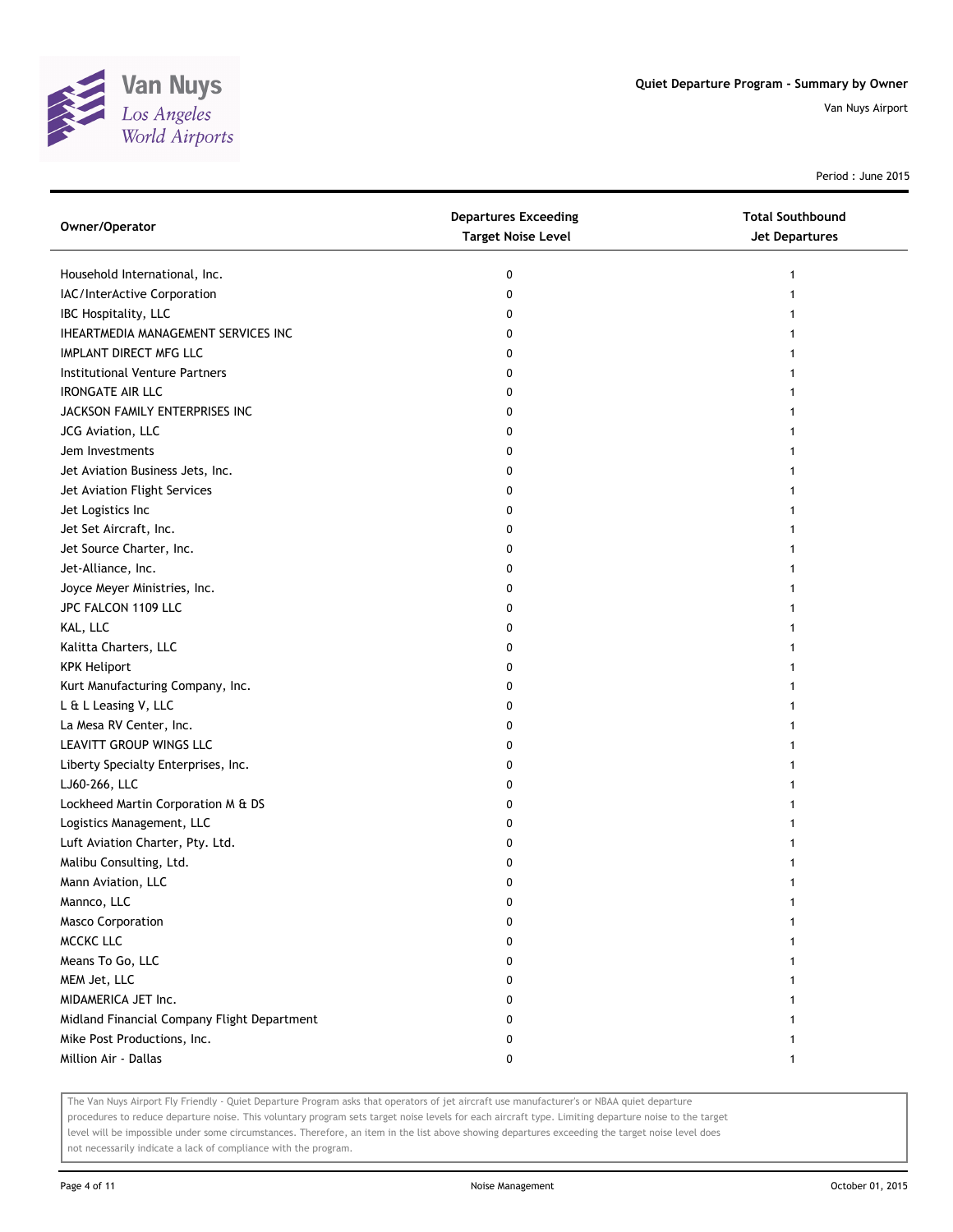

Period : June 2015

| Owner/Operator                           | <b>Departures Exceeding</b><br><b>Target Noise Level</b> | <b>Total Southbound</b><br>Jet Departures |
|------------------------------------------|----------------------------------------------------------|-------------------------------------------|
| Mozart Investments, Inc.                 | 0                                                        | 1                                         |
| <b>MSAW CORP</b>                         | 0                                                        |                                           |
| Mueller Industries, Inc.                 | 0                                                        |                                           |
| MUSTANG426NS LLC                         | 0                                                        |                                           |
| N612FG, LLC                              | 0                                                        |                                           |
| Napa Jet Center                          | 0                                                        |                                           |
| National City Commercial Capital Corp.   | 0                                                        |                                           |
| National Flight, LLC                     | 0                                                        |                                           |
| Nevada 5 Aviation, LLC                   | 0                                                        |                                           |
| Nevada Air Transport, LLC                | 0                                                        |                                           |
| Nevada Challenger, LLC                   | 0                                                        |                                           |
| NorLease, Inc.                           | 0                                                        |                                           |
| Northrop Grumman Corporation             | 0                                                        |                                           |
| NWW Excel, Inc.                          | 0                                                        |                                           |
| ORION AC LLC                             | 0                                                        |                                           |
| Outpost International (US), LLC          | 0                                                        |                                           |
| P.J. Kilkenny, LLC                       | 0                                                        |                                           |
| PA Management, LLC                       | 0                                                        |                                           |
| Panda Restaurant Group, Inc.             | 0                                                        |                                           |
| People's Choice Consulting, LLC          | 0                                                        |                                           |
| Pinetimber Aero, LLC                     | 0                                                        |                                           |
| Plukair Texas, LLC                       | 0                                                        |                                           |
| Premier Flight Management Services, LLC  | 0                                                        |                                           |
| Presidential Aviation, Inc.              | 0                                                        |                                           |
| Private Fliers, LLC                      | 0                                                        |                                           |
| Quinn Group, Inc.                        | 0                                                        |                                           |
| R.O.P. Aviation, Inc.                    | 0                                                        |                                           |
| Radical Ventures, LLC                    | 0                                                        |                                           |
| Rail Management & Consulting Corporation | 0                                                        |                                           |
| Rainier Aviation, Inc.                   | 0                                                        |                                           |
| RB Aircraft Leasing, LLC                 | 0                                                        |                                           |
| Regal-Beloit Flight Service, Inc.        | 0                                                        |                                           |
| <b>REGISTRATION PENDING</b>              | 0                                                        |                                           |
| Reno Flying Service, Inc.                | o                                                        |                                           |
| Rich Aviation, Inc.                      | 0                                                        |                                           |
| Richardson Aviation                      | 0                                                        |                                           |
| RIO NECHES AVIATION II LLC               | 0                                                        |                                           |
| Rockwell Automation, Inc.                | 0                                                        |                                           |
| Roma 550, LLC                            | 0                                                        |                                           |
| RSB Investments, Inc.                    | 0                                                        |                                           |
| RSF Management Services, Inc.            | 0                                                        |                                           |

The Van Nuys Airport Fly Friendly - Quiet Departure Program asks that operators of jet aircraft use manufacturer's or NBAA quiet departure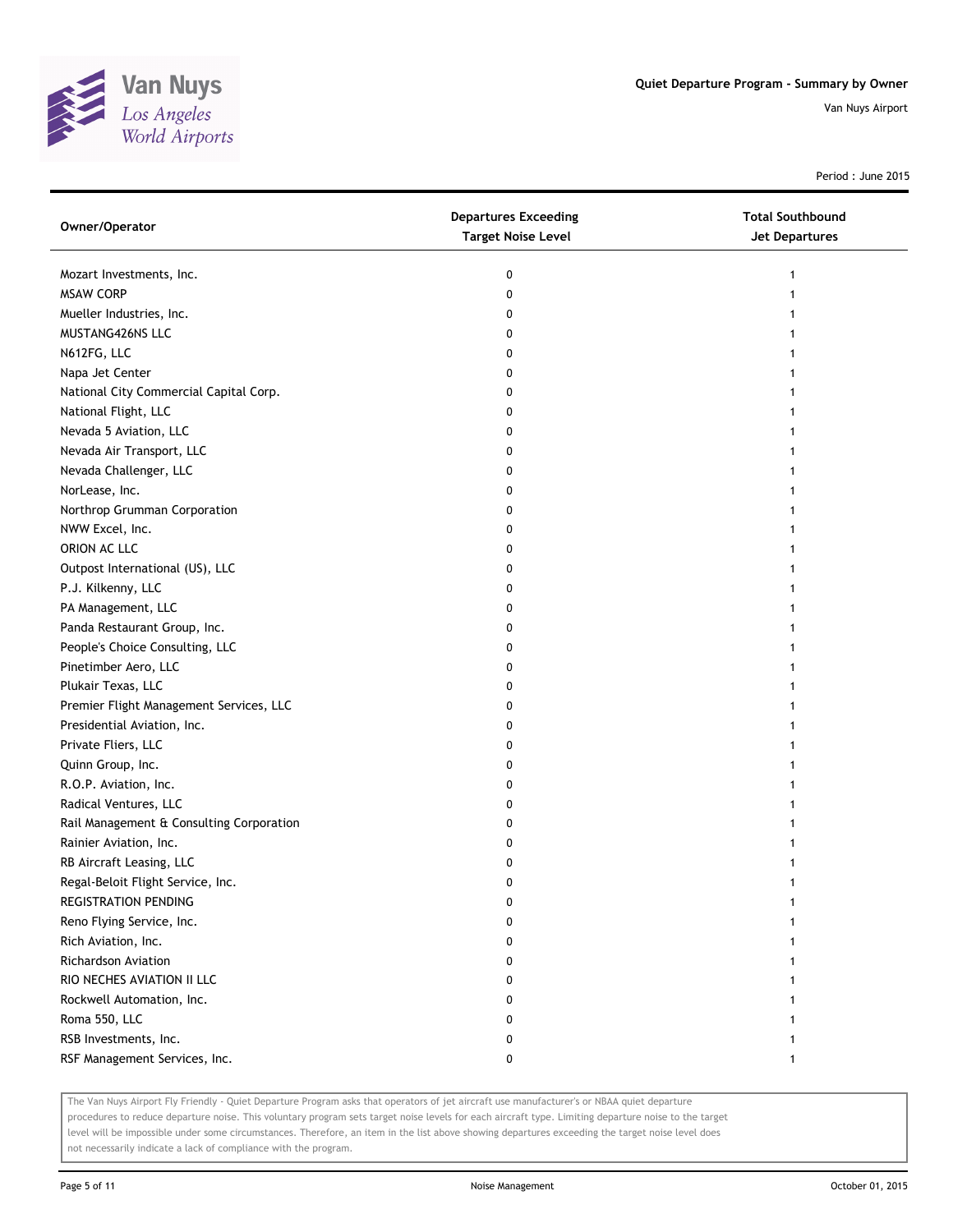

Period : June 2015

| Owner/Operator                           | <b>Departures Exceeding</b><br><b>Target Noise Level</b> | <b>Total Southbound</b><br><b>Jet Departures</b> |
|------------------------------------------|----------------------------------------------------------|--------------------------------------------------|
| Run Away, LLC                            | 0                                                        | 1                                                |
| Sentient Flight Group, LLC               | 0                                                        |                                                  |
| Servicios Aereos Equus, SA de CV         | 0                                                        |                                                  |
| SG Acquisitions, LLC                     | 0                                                        |                                                  |
| <b>Short Hills Aviation</b>              | 0                                                        |                                                  |
| SKYWEST AIRLINES Inc.                    | 0                                                        |                                                  |
| SoCal, LLC                               | 0                                                        |                                                  |
| Sonic Aviation                           | 0                                                        |                                                  |
| SP Aviation, Inc.                        | 0                                                        |                                                  |
| Speedero, LLC                            | 0                                                        |                                                  |
| Spence Enterprises I, Inc.               | 0                                                        |                                                  |
| STANDARD PROCESS INC                     | 0                                                        |                                                  |
| State Farm Mutual Auto Insurance         | 0                                                        |                                                  |
| STEPHENS INVESTMENTS HOLDINGS LLC        | 0                                                        |                                                  |
| STRIB Holdings, LLC                      | 0                                                        |                                                  |
| Swiflite Aircraft Corporation            | 0                                                        |                                                  |
| T & T Enterprises, LLC                   | 0                                                        |                                                  |
| Tahoe Teton Associates, Inc.             | 0                                                        |                                                  |
| Talon Air, Inc.                          | 0                                                        |                                                  |
| The Brickman Group Ltd                   | 0                                                        |                                                  |
| The Fountain, LLC                        | 0                                                        |                                                  |
| The Videotape Center                     | 0                                                        |                                                  |
| Threshold Technologies, Inc.             | 0                                                        |                                                  |
| Thunderbird Air, LLC                     | 0                                                        |                                                  |
| TPI Aircraft Interiors, LLC              | 0                                                        |                                                  |
| Tri-Marine International                 | 0                                                        |                                                  |
| Tristen Aviation Group, LLC              | 0                                                        |                                                  |
| TWIN CITIES AIR SERVICE Inc.             | 0                                                        |                                                  |
| Valley Logistics, LLC                    | 0                                                        |                                                  |
| VAN DEN BERG TRACY PAUL                  | 0                                                        |                                                  |
| Varsity / Intropa Tours, Inc.            | 0                                                        |                                                  |
| Viper Aviation                           | 0                                                        |                                                  |
| VISTAJET Luftfahrtunternehmen GmbH       | 0                                                        |                                                  |
| WARNER CHILCOTT LEASING EQUIPMENT INC    | 0                                                        |                                                  |
| Webb Road Development, Inc.              | 0                                                        |                                                  |
| WELLS FARGO DELAWARE TRUST CO NA TRUSTEE | 0                                                        |                                                  |
| West Coast Payroll Services, LLC         | 0                                                        |                                                  |
| Westwind Investors Management Co., LLC   | 0                                                        |                                                  |
| WG AVIATION II LLC                       | 0                                                        |                                                  |
| Wilshire Rental Corporation              | 0                                                        |                                                  |
| Wings & Wheels, LLC                      | 0                                                        | $\mathbf{1}$                                     |

The Van Nuys Airport Fly Friendly - Quiet Departure Program asks that operators of jet aircraft use manufacturer's or NBAA quiet departure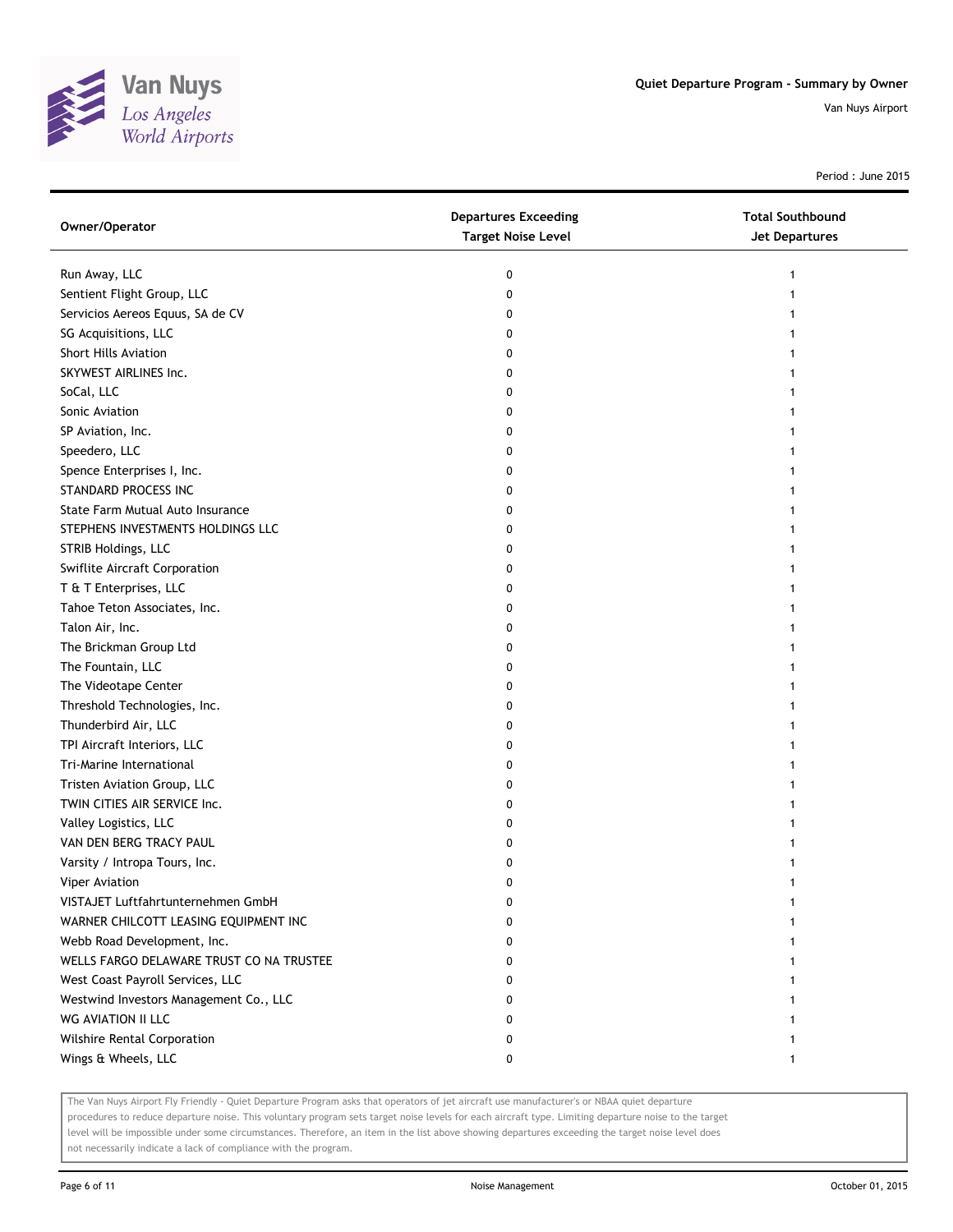

Period : June 2015

| Owner/Operator                                     | <b>Departures Exceeding</b><br><b>Target Noise Level</b> | <b>Total Southbound</b><br>Jet Departures |
|----------------------------------------------------|----------------------------------------------------------|-------------------------------------------|
| Wolfe Air Aviation                                 | 0                                                        | 1                                         |
| WYNN AIRCRAFT IV LLC                               | 0                                                        | 1                                         |
| Xerox Corporation                                  | 0                                                        |                                           |
| Advanced Air Management, Inc.                      | 0                                                        | 2                                         |
| Aero Air, LLC                                      | 0                                                        | 2                                         |
| Aerolineas Ejecutivas, SA de CV                    | 0                                                        | 2                                         |
| ALTEN CONSULTING LLC                               | 0                                                        | 2                                         |
| Ambrose Corporation                                | 0                                                        | 2                                         |
| AMERICAN EAGLE AIRLINES Inc.                       | 0                                                        | 2                                         |
| AMVAL LLC                                          | 0                                                        | 2                                         |
| Bay Jet, LLC                                       | 0                                                        | 2                                         |
| Caesars Entertainment Operating Co., Inc           | 0                                                        | 2                                         |
| Ceson Flight, LLC                                  | 0                                                        | 2                                         |
| Dassault Falcon Jet Corporation                    | 0                                                        | 2                                         |
| Diamond Aviation                                   | 0                                                        | 2                                         |
| Dole Foods Flight Operations, Inc.                 | 0                                                        | 2                                         |
| Elite Air, Inc.                                    | 0                                                        | 2                                         |
| Erin Air, Inc.                                     | 0                                                        | 2                                         |
| Fairmont Aviation, LLC                             | 0                                                        | 2                                         |
| Flynt Aviation, LLC                                | 0                                                        | 2                                         |
| <b>General Electric Capital Corporation</b>        | 0                                                        | 2                                         |
| <b>General Nutrition Corporation</b>               | 0                                                        | 2                                         |
| <b>Grossman Company Properties</b>                 | 0                                                        | 2                                         |
| Gulfstream Aerospace Corporation                   | 0                                                        | 2                                         |
| Hard Rock Hotel                                    | 0                                                        | 2                                         |
| Heir to Air, Inc.                                  | 0                                                        | 2                                         |
| Jet 55, LLC                                        | 0                                                        | 2                                         |
| Jetaway Air Service, LLC                           | 0                                                        | 2                                         |
| JetSelect Aviation                                 | 0                                                        | 2                                         |
| JMD Leasing, Inc.                                  | 0                                                        | 2                                         |
| <b>KTR Capital Partners</b>                        | 0                                                        | 2                                         |
| KW Flight, LLC                                     | 0                                                        | 2                                         |
| Las Vegas Jet, LLC                                 | 0                                                        | 2                                         |
| LIAUTAUD DEVELOPMENT GROUP LLC - GLOBAL SERIES     | 0                                                        | 2                                         |
| M & B HOLDINGS OF DELAWARE LLC                     | 0                                                        | 2                                         |
| Meredith Corporation                               | 0                                                        | 2                                         |
| MilkOil, LLC                                       | 0                                                        | 2                                         |
| Mill Creek Aviation, LLC                           | 0                                                        | 2                                         |
| Mona Vie Aircraft Leasing, LLC                     | 0                                                        | 2                                         |
| Morningstar Partners, Ltd., DBA Auroa Jet Partners | 0                                                        | 2                                         |
| Mountain Aviation, Inc.                            | 0                                                        | $\overline{2}$                            |

The Van Nuys Airport Fly Friendly - Quiet Departure Program asks that operators of jet aircraft use manufacturer's or NBAA quiet departure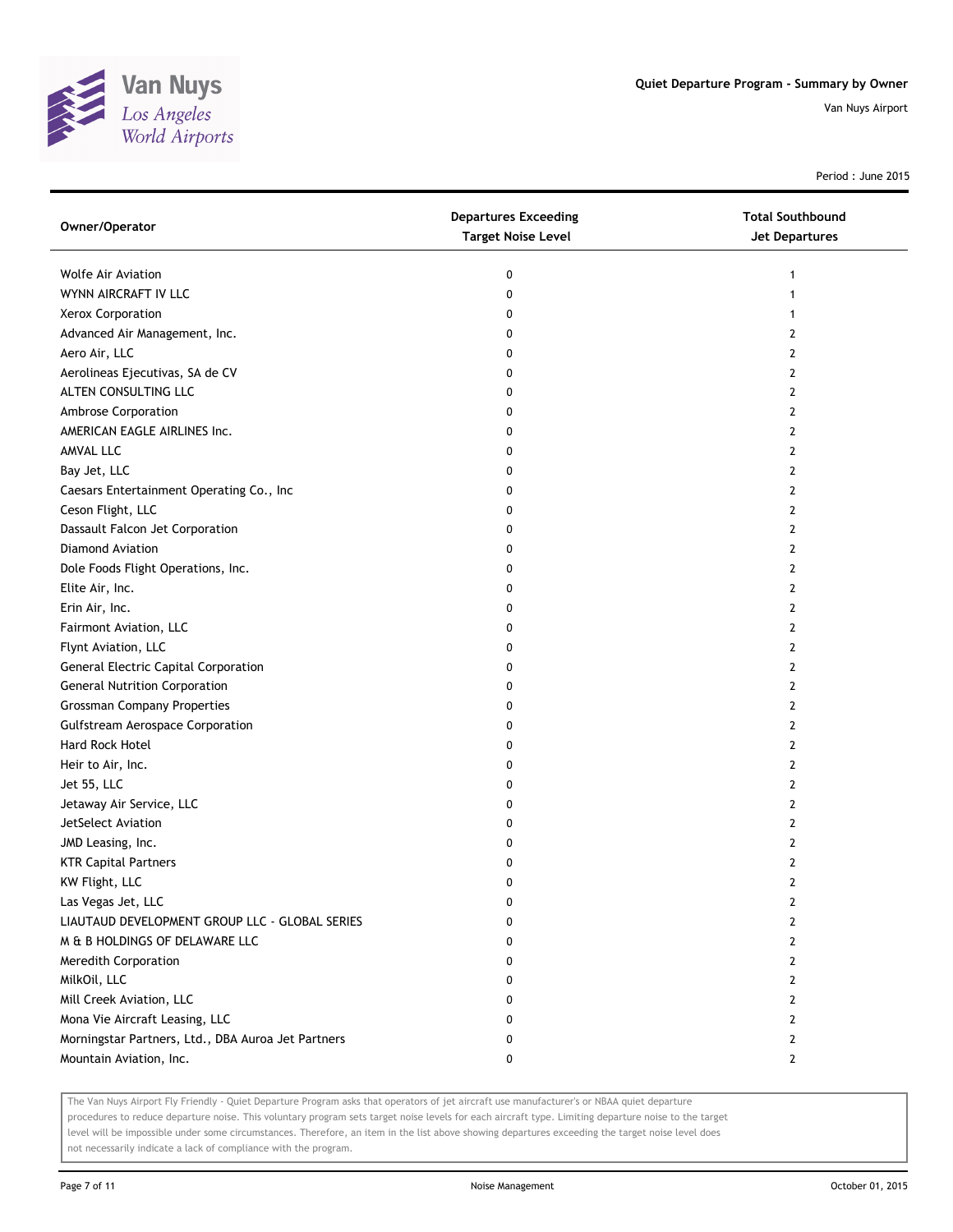

Period : June 2015

| Owner/Operator                                      | <b>Departures Exceeding</b><br><b>Target Noise Level</b> | <b>Total Southbound</b><br><b>Jet Departures</b> |
|-----------------------------------------------------|----------------------------------------------------------|--------------------------------------------------|
| N36MU, LLC                                          | 0                                                        | 2                                                |
| NWA Partners, LLC                                   | 0                                                        | $\mathbf{2}$                                     |
| Park Corporation                                    | 0                                                        | 2                                                |
| Pilgrim Enterprises C/O Castle & Cook               | 0                                                        | $\mathbf{2}$                                     |
| Pilots Services Providers, Inc.                     | 0                                                        | 2                                                |
| PLATINUM DUNES PRODUCTIONS                          | 0                                                        | 2                                                |
| Riley Air, LLC                                      | 0                                                        | $\overline{2}$                                   |
| Roger Meyers                                        | 0                                                        | $\mathbf{2}$                                     |
| <b>Ruddick Corporation</b>                          | 0                                                        | $\mathbf{2}$                                     |
| Santa Barbara Aircraft Management                   | 0                                                        | $\overline{2}$                                   |
| Schaumburg Jet, Inc.                                | 0                                                        | $\overline{2}$                                   |
| Scott, D. Gregory                                   | 0                                                        | $\overline{2}$                                   |
| Sierra Pacific Industries                           | 0                                                        | $\overline{2}$                                   |
| SMRK, LLC                                           | 0                                                        | $\mathbf{2}$                                     |
| <b>Starbase Aviation</b>                            | 0                                                        | 2                                                |
| Superior Transportation Associates, Inc.            | 0                                                        | 2                                                |
| Sweet Jet, LLC                                      | 0                                                        | 2                                                |
| Teratorn, LLC                                       | 0                                                        | 2                                                |
| <b>TEXTRON FINANCIAL CORP</b>                       | 0                                                        | $\mathbf{2}$                                     |
| Two Bear Management, LLC                            | 0                                                        | 2                                                |
| Ultra-Lux Jets, Inc.                                | 0                                                        | $\overline{2}$                                   |
| VCS Air, LLC                                        | 0                                                        | $\mathbf{2}$                                     |
| Waddell & Reed, Inc.                                | 0                                                        | $\mathbf{2}$                                     |
| <b>Wilshire Associates</b>                          | 0                                                        | $\mathbf{2}$                                     |
| ZWAZO LLC                                           | 0                                                        | 2                                                |
| Air Alliance, LLC                                   | 0                                                        | 3                                                |
| Air Rutter International DBA JetFlite International | 0                                                        | 3                                                |
| Airbar, LLC                                         | 0                                                        | 3                                                |
| Allen Lund Company, Inc.                            | 0                                                        | 3                                                |
| Ares Technical Administration, LLC                  | 0                                                        | 3                                                |
| A-Ron Resources, LLC                                | 0                                                        | 3                                                |
| Arrabon Management Services, LLC                    | 0                                                        | 3                                                |
| Business Jet Managers, Inc.                         | 0                                                        | 3                                                |
| <b>CM Holdings</b>                                  | 0                                                        | 3                                                |
| Craig Air Center, Inc.                              | 0                                                        | 3                                                |
| Dream Trans, LLC                                    | 0                                                        | 3                                                |
| Elite Aviation, LLC                                 | 0                                                        | 3                                                |
| Execucorp                                           | 0                                                        | 3                                                |
| Friedkin Aviation, Inc.                             | 0                                                        | 3                                                |
| K/S Aviation, LLC                                   | 0                                                        | 3                                                |
| Kimberly Clark de Mexico, SA de CV                  | 0                                                        | 3                                                |

The Van Nuys Airport Fly Friendly - Quiet Departure Program asks that operators of jet aircraft use manufacturer's or NBAA quiet departure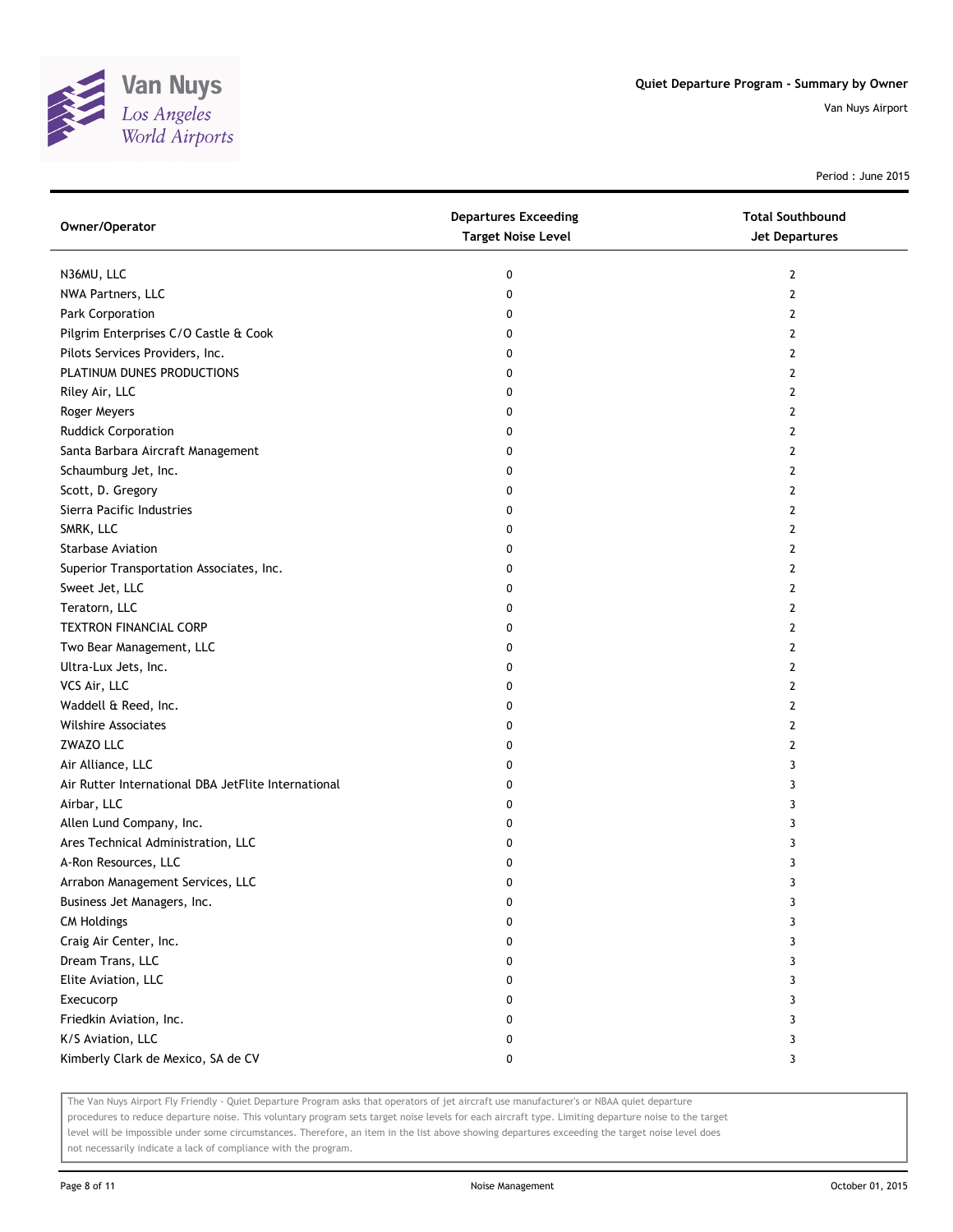

Period : June 2015

| Owner/Operator                          | <b>Departures Exceeding</b><br><b>Target Noise Level</b> | <b>Total Southbound</b><br><b>Jet Departures</b> |
|-----------------------------------------|----------------------------------------------------------|--------------------------------------------------|
| Kingston Aviation, LLC                  | 0                                                        | 3                                                |
| Komar Aviation Group                    | 0                                                        | 3                                                |
| M.M. Coal Company, Inc.                 | 0                                                        | 3                                                |
| Memley Aviation                         | 0                                                        | 3                                                |
| Meridian Air Charter                    | 0                                                        | 3                                                |
| Merle Norman Cosmetics, Inc.            | 0                                                        | 3                                                |
| N702SS LLC                              | 0                                                        | 3                                                |
| Newsflight, Inc.                        | 0                                                        | 3                                                |
| Niznick Enterprises, Inc.               | 0                                                        | 3                                                |
| NOLAN CAPITAL INC                       | 0                                                        | 3                                                |
| Prime Jet, LLC                          | 0                                                        | 3                                                |
| Recreation World, Inc.                  | 0                                                        | 3                                                |
| <b>STA Jets</b>                         | 0                                                        | 3                                                |
| Starwood Management, LLC                | 0                                                        | 3                                                |
| Superior Industries International, Inc. | 0                                                        | 3                                                |
| <b>TFT Aviation</b>                     | 0                                                        | 3                                                |
| The Employers Benefit Group, LLC        | 0                                                        | 3                                                |
| TP Aviation, LLC                        | 0                                                        | 3                                                |
| Westfield Aviation, Inc. Pty. Ltd.      | 0                                                        | 3                                                |
| WILMINGTON TRUST CO TRUSTEE             | 0                                                        | 3                                                |
| WIV Air, LLC                            | 0                                                        | 3                                                |
| Aeropremiere, LLC                       | 0                                                        | 4                                                |
| Biscuit Aviation, LLC                   | 0                                                        | 4                                                |
| Blue Sky 45, LLC                        | 0                                                        | 4                                                |
| Domino's Pizza, LLC                     | 0                                                        | 4                                                |
| Flexjet                                 | 0                                                        | 4                                                |
| FUGA, Inc.                              | 0                                                        | 4                                                |
| GS Brothers, Inc.                       | 0                                                        | 4                                                |
| Mendota Aircraft Management, LLC        | 0                                                        | 4                                                |
| Michael Dorn                            | 0                                                        | 4                                                |
| Paramount Citrus Aviation               | 0                                                        | 4                                                |
| Paramount Pictures Corporation          | 0                                                        | 4                                                |
| Red.com                                 | 0                                                        | 4                                                |
| The DIRECTV Group, Inc.                 | 0                                                        | 4                                                |
| TRI AVIATION INC                        | 0                                                        | 4                                                |
| <b>Washington Corporations</b>          | 0                                                        | 4                                                |
| Wells Fargo Equipment Finance, Inc.     | 0                                                        | 4                                                |
| AVN AIR LLC                             | 0                                                        | 5                                                |
| Cessna Aircraft Company                 | 0                                                        | 5                                                |
| <b>Chevron Aviation Services</b>        | 0                                                        | 5                                                |
| Cove Aviation Partners, LLC             | 0                                                        | 5                                                |

The Van Nuys Airport Fly Friendly - Quiet Departure Program asks that operators of jet aircraft use manufacturer's or NBAA quiet departure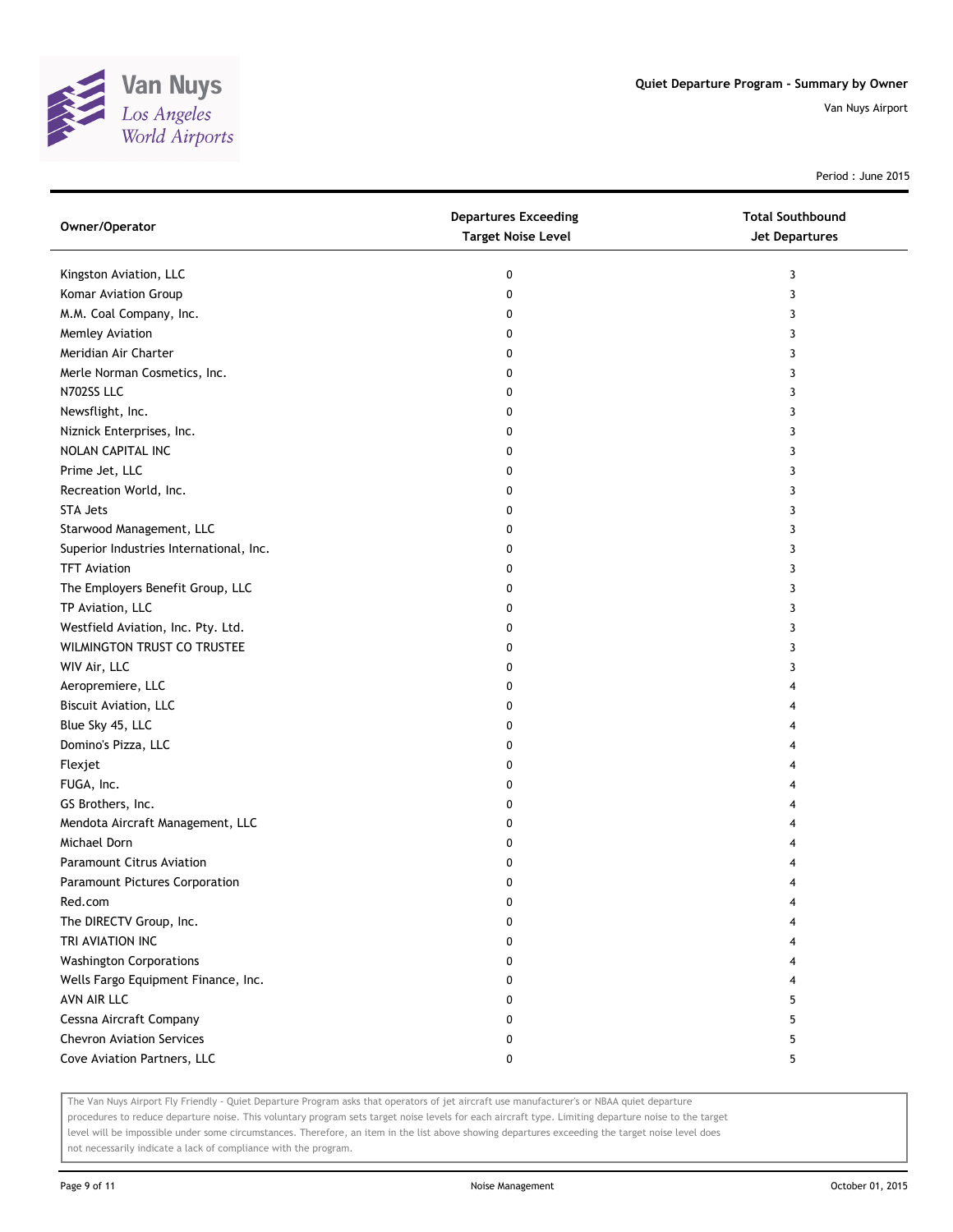

Period : June 2015

| Owner/Operator                        | <b>Departures Exceeding</b><br><b>Target Noise Level</b> | <b>Total Southbound</b><br>Jet Departures |
|---------------------------------------|----------------------------------------------------------|-------------------------------------------|
| Desert Jet, LLC                       | 0                                                        | 5                                         |
| Hollister Aviation, LLC               | 0                                                        | 5                                         |
| Latitude 33 Aviation LLC              | 0                                                        | 5                                         |
| <b>MGM Resorts International</b>      | 0                                                        | 5                                         |
| Moelis & Company Manager, LLC         | 0                                                        | 5                                         |
| NantWorks, LLC                        | 0                                                        | 5                                         |
| Newport Federal                       | 0                                                        | 5                                         |
| Regency Air, LLC                      | 0                                                        | 5                                         |
| The Heavener Company Leasing, LLC     | 0                                                        | 5                                         |
| Velox Aircraft, LLC                   | 0                                                        | 5                                         |
| WELLS FARGO BANK NORTHWEST NA TRUSTEE | 0                                                        | 5                                         |
| Channel Island Aviation, Inc.         | 0                                                        | 6                                         |
| Cinco Air Charter, LLC                | 0                                                        | 6                                         |
| Colony Capital, LLC                   | 0                                                        | 6                                         |
| Delta Private Jets                    | 0                                                        | 6                                         |
| Golden State Air Charter, LLC         | 0                                                        | 6                                         |
| Jet Aviation/Van Nuys                 | 0                                                        | 6                                         |
| Loretto Aviation, LLC                 | 0                                                        | 6                                         |
| <b>MC Group</b>                       | 0                                                        | 6                                         |
| Skybird Aviation                      | 0                                                        | 6                                         |
| Trijet Aviation Management, LLC       | 0                                                        | 6                                         |
| West Coast Charters, LLC              | 0                                                        | 6                                         |
| Cin-Air, Ltd.                         | 0                                                        | $\overline{7}$                            |
| Current Aviation Group, Inc.          | 0                                                        | 7                                         |
| <b>Gama Aviation</b>                  | 0                                                        | 7                                         |
| Journey Aviation, LLC                 | 0                                                        | $\overline{7}$                            |
| <b>NVJETS</b>                         | 0                                                        | $\overline{7}$                            |
| <b>Solairus Aviation</b>              | 0                                                        | $\overline{7}$                            |
| WILMINGTON TRUST CO OWNER TRUSTEE     | 0                                                        | 7                                         |
| AG Logistic Services, LLC             | 0                                                        | 8                                         |
| Excellent Investment, LLC             | 0                                                        | 8                                         |
| Paragon Airways                       | 0                                                        | 8                                         |
| Sands Aviation, LLC                   | 0                                                        | 8                                         |
| Oakmont Corporation                   | 0                                                        | 9                                         |
| Space Exploration Technologies        | 0                                                        | 9                                         |
| Tutor-Saliba Corporation              | 0                                                        | 9                                         |
| Wonderful Citrus Aviation             | 0                                                        | 9                                         |
| Aviation Consultants, Inc.            | 0                                                        | 12                                        |
| Executive Jet Management, Inc.        | 0                                                        | 12                                        |
| SunQuest Executive Air Charter, Inc.  | 0                                                        | 13                                        |
| Flexjets                              | 0                                                        | 16                                        |

The Van Nuys Airport Fly Friendly - Quiet Departure Program asks that operators of jet aircraft use manufacturer's or NBAA quiet departure